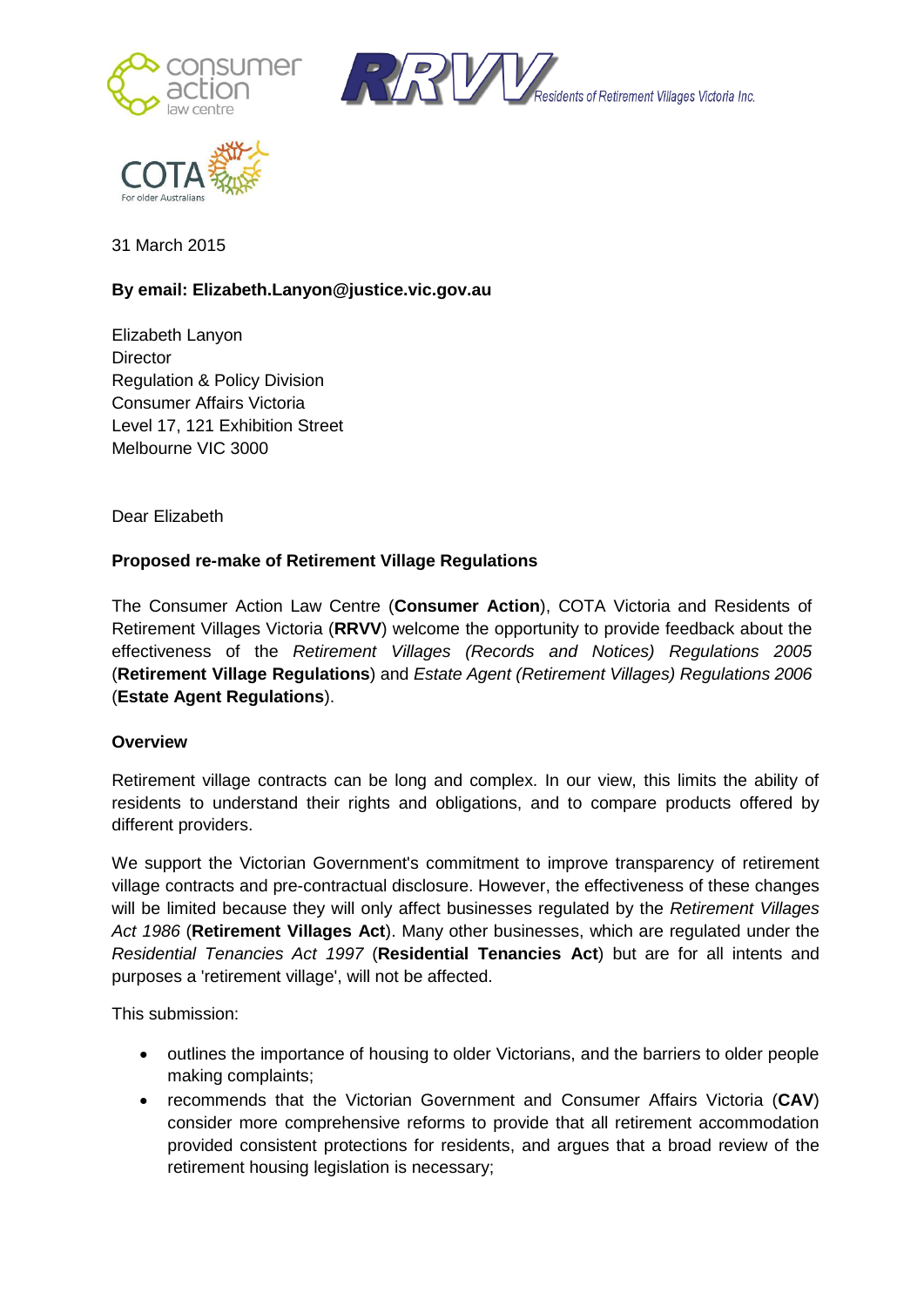- recommends improvements to the procedures for dealing with management complaints and resident disputes;
- argues that data in notices to the Director be made public, and additional data fields included;
- recommends rearranging the content of the fact sheet and disclosure document to ensure information relating to costs is more prominent;
- recommends tougher enforcement action by CAV to ensure that businesses are complying with disclosure requirements; and
- recommends that estate agents be prohibited from charging commissions for selling a property if the sale is not completed.

Our comments are detailed more fully below.

## **1. Importance of housing to older people**

Research has shown that the importance of housing and accommodation is amplified with ageing. The housing situation of the aged is the culmination of a lifetime of opportunities and obstacles.<sup>1</sup> According to the Australian Bureau of Statistics (**ABS**), "older people place a high value on their home environment, as they are less likely to be in full-time employment, and consequently more likely to spend more time in their home, and in their immediate neighbourhood, than at any other period in their lives".<sup>2</sup>

The importance of stable, safe and secure accommodation for older people can make them exceptionally vulnerable to accommodation-related problems. Housing problems often present a greater level of stress and anxiety to older people than other age groups, which means that appropriate regulation for retirement housing is particularly important.<sup>3</sup>

## **2. Barriers to making complaints**

 $\overline{a}$ 

Retirement housing problems are often 'hidden' as older people may be unwilling or unable to make complaints or enforce their legal rights. Many older people may have difficulty accessing complaint mechanisms and communicating their needs due to physical limitations, communication difficulties, or a lack of knowledge of their rights, entitlements, and the

<sup>&</sup>lt;sup>1</sup> Faulkner, D., 'Linkages among housing assistance, residential relocation and use of community health and social care among old adults: shelter and non-shelter implications for housing policy development positioning paper', *Australian Housing and Urban Research Institute*, 2001 as quoted in S. Ellison et. al., 'The legal needs of older people in NSW', *Law and Justice Foundation NSW*, 2004, p. 85, available at:

http://www.lawfoundation.net.au/ljf/site/articleIDs/6FFEB98D3C8D21F1CA25707E0024D3EB/\$file/older\_law\_rep ort.pdf. 2 'Older People, New South Wales, Catalogue n.4108.1,' *Australian Bureau of Statistics*, 2000, p. 5 as quoted in

S. Ellison et. al., 'The legal needs of older people in NSW', *Law and Justice Foundation NSW*, 2004, page 85, available at:

http://www.lawfoundation.net.au/ljf/site/articleIDs/6FFEB98D3C8D21F1CA25707E0024D3EB/\$file/older\_law\_rep ort.pdf.

<sup>3</sup> 'Older People, New South Wales, Catalogue n.4108.1,' *Australian Bureau of Statistics*, 2000, p. 5 as quoted in S. Ellison et. al., 'The legal needs of older people in NSW', *Law and Justice Foundation NSW*, 2004, page 149, available at:

http://www.lawfoundation.net.au/lif/site/articleIDs/6FFEB98D3C8D21F1CA25707E0024D3EB/\$file/older\_law\_rep ort.pdf.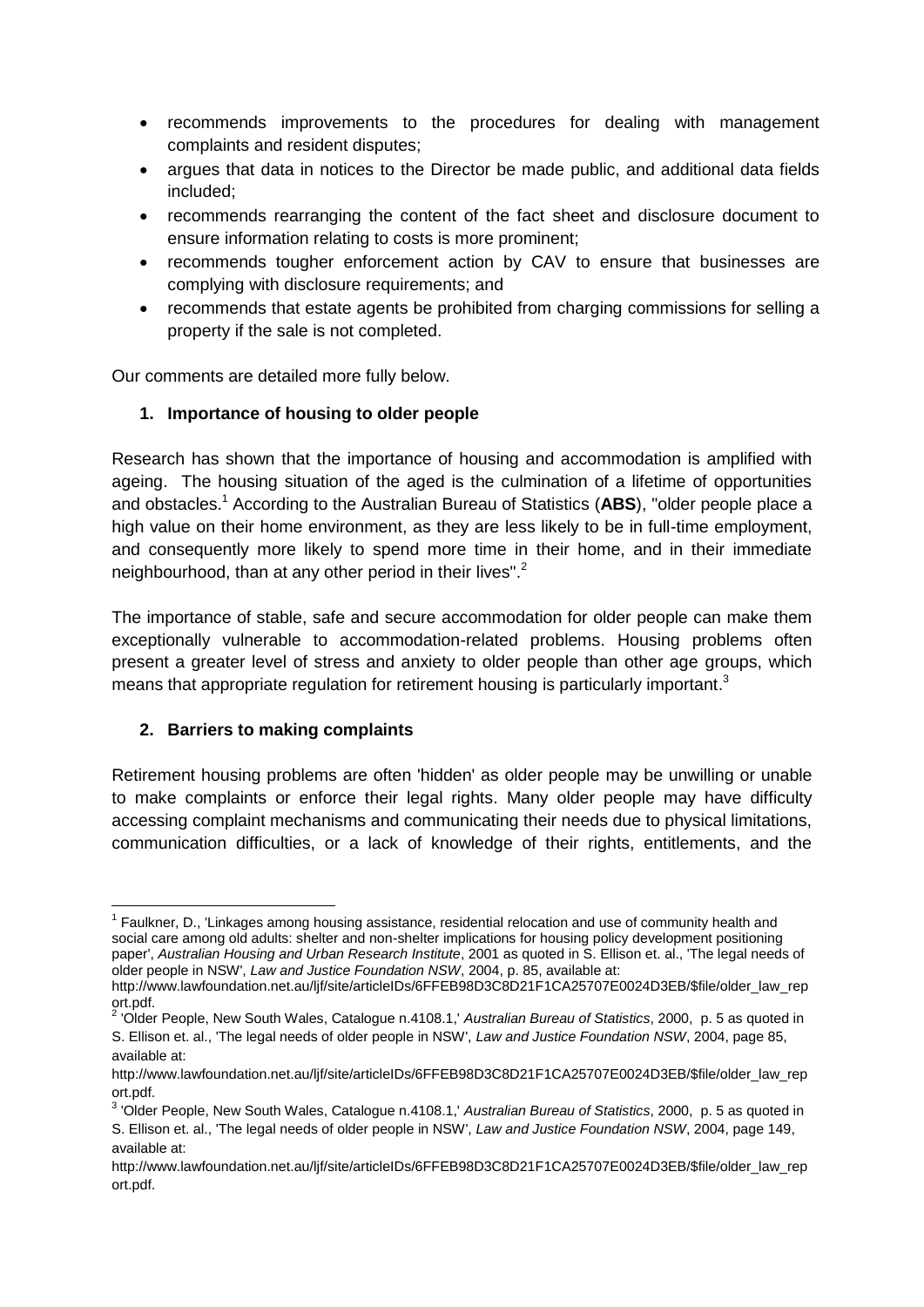complaint mechanisms available. <sup>4</sup> Another barrier is the difficulty in accessing specialist advice, which is often both expensive and hard to find. In general, retirement housing residents are not wealthy, and may find it impossible to pay for specialist advice. The majority of residents are either fully or partially reliant on the age pension.<sup>5</sup>

There are also social barriers which leave some residents feeling too intimidated to complain. Residents may fear being labelled a trouble-maker by other residents, or damaging their relationship with staff and management.<sup>6</sup> As set out above, the importance of housing is amplified as we age, and older residents may fear losing their homes if they complain. We have received reports of outright bullying by retirement village managers in response to complaints, or to deter residents from making complaints.

Statistics relating to abuse in aged care is indicative of the barriers older residents face to seeking assistance. It is estimated that close to 70% of older people do not access legal services in instances of abuse because the situation is personal and individual and the older person may fear retribution from the abuser if they attempt to stop them.<sup>7</sup>

The Human Rights Commission has identified a number of general barriers impacting on older people's access to legal services, which included:

- technological barriers, particularly for telephone and web based services;
- a lack of awareness of where to obtain legal information and assistance;
- a lack of appropriately communicated legal information:
- the high cost of legal services;
- a lack of interest by some legal practitioners in older clients;
- difficulties in accessing legal aid, including restrictive eligibility tests;
- a lack of availability of legal aid for civil disputes;
- lack of specialised legal services for older people, particularly in rural, regional and remote areas; and
- lack of resources in community legal centres to tailor their services to the needs of older people.<sup>8</sup>

These factors together mean that government, regulators and the public are often unaware of the difficulties being faced by residents, and residents often feel powerless to enforce whatever rights they may have.

**<sup>.</sup>** <sup>4</sup> Dr. B. Black, 'Empowering and rights-based approaches to working with older people', *Alliance for the Preventionof Elder Abuse: Western Australia,* 2004, available at:

http://apeawa.advocare.org.au/publications/empowering/rights-based-a/

<sup>&</sup>lt;sup>5</sup>L. Towart, 'Who Lives in Retirement Villages; are they wealthy enclaves, ghettos or connected communities?', University of Technology, 2013, available at: http://www.soacconference.com.au/wp-

content/uploads/2013/12/Towart-Social.pdf.

<sup>6</sup> Above n. 4.

<sup>7</sup> D. Cripps et. al., 'Abuse of older people: Issues for lawyers', *Elder Law Review* Volume 1 No. 1, 2002, pp14-19, as quoted in Australian Human Rights Commission, 'Submission to the House of Representatives Standing Committee on Legal Affairs regarding Inquiry into Older People and the Law', 2006, available at: https://www.humanrights.gov.au/inquiry-older-people-and-law#toc6.

<sup>&</sup>lt;sup>8</sup> S. Ellison et. al., 'The legal needs of older people in NSW', *Law and Justice Foundation NSW*, 2004 as quoted in Australian Human Rights Commission, 'Submission to the House of Representatives Standing Committee on Legal Affairs regarding Inquiry into Older People and the Law', 2006, available at: https://www.humanrights.gov.au/inquiry-older-people-and-law#toc6.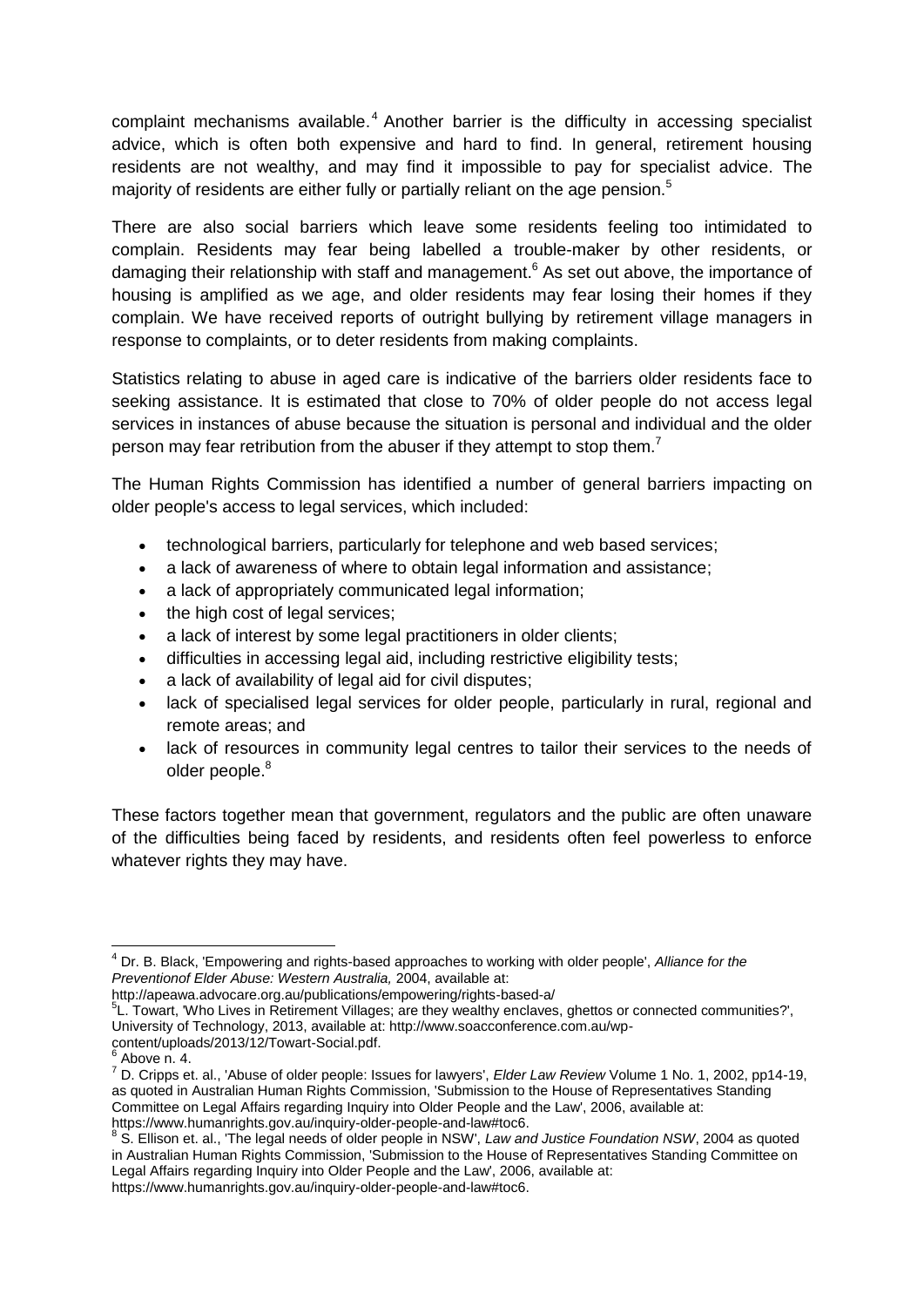### **3. General remarks on current problems with regulation of retirement housing**

As mentioned above, retirement housing issues are often 'hidden'. However, it is clear from our casework that there are a number of problems with the regulation of retirement housing in Victoria, and these problems are only going to be exacerbated as Victoria's population ages and the demand for retirement housing booms. At 30 June 2009, 13.6% of the population of Victoria was aged 65 years and over. This figure is expected to reach 23.1% in 2056.<sup>9</sup> In 2011, the Retirement Villages Association estimated that there were approximately 1,850 retirement villages in Australia, accommodating around 138,000 people around the country.<sup>10</sup> Jones Lang LaSalle estimated that the demand for new retiree accommodation between 2008 and 2023 would exceed 140,000 dwellings.<sup>11</sup>

As CAV notes in its consumer guide on retirement villages, many residential complexes market themselves as community-style accommodation for retirees but not everything that looks like a retirement village is regulated by the Retirement Villages Act.<sup>12</sup> This can lead to a real lack of clarity about which legislation applies to some of these accommodation types. In fact, we believe that this is a defining problem with the retirement accommodation industry—that it is regulated by multiple, overlapping pieces of legislation. In our view, this causes or contributes to many of the problems faced by residents of retirement accommodation.

Governing legislation for retirement accommodation operators is usually either the Retirement Villages Act, or the Residential Tenancies Act. However, other legislation including the *Owners Corporations Act 2006* and regulations under the Retirement Villages Act and the *Estate Agents Act 1980* are also relevant.

The Retirement Villages Act's definition of 'retirement village<sup>13</sup> will generally determine which legislation applies. However, it can be very difficult to determine whether a development meets the Retirement Villages Act definition, especially in the case of not-for-profit villages. As a result, seemingly very similar developments can be governed by different legislation and the residents in those developments will enjoy different rights.<sup>14</sup> A disclosure regime might be assessed as costing less than stronger and more restrictive regulation as it does not limit the types of products offered, so has less impact on the market. However, disclosure alone will not stop the harm to residents unless the underlying product (in this case, retirement housing) is fair , safe and suitable. The net effect of these failings will be to impose costs on business and consumers.

 9 Australian Bureau of Statistics, '1367.2 - State and Regional Indicators Victoria - Population Ageing in Victoria', June 2010, available at: http://www.abs.gov.au/AUSSTATS/abs@.nsf/Lookup/1367.2Chapter3Jun+2010.  $^{0}$  Grant Thornton, 'Retirement living: Industry trends & prospects', January 2011,, available at:

http://www.grantthornton.com.au/files/retirement\_living\_report\_1012.pdf

<sup>&</sup>lt;sup>11</sup> Jones Lange LaSalle, 'Development available in the Retirement Living Sector: Is supply meeting demand or missing the mark?', 2008, available at:

http://www.communityliving.net.au/home/DigitalAssets/research/joneslanglasalle/693921031/DigitalAssetsFile <sup>12</sup> Consumer Affairs Victoria, 'Retirement villages: Guide to choosing and living in a retirement village', 2014, available at: http://www.consumer.vic.gov.au/library/publications/housing-and-accommodation/retirement-

villages/retirement-villages-guide.pdf. <sup>13</sup> *Retirement Villages Act 1986* (Vic) s 3.

<sup>14</sup> Council on the Ageing Victoria, 'Submission to: Options Paper: Tenancy Policy Framework for Residential Parks', 2009, available at: http://cotavic.org.au/wp-content/uploads/2011/01/microsoft\_word\_-

\_residential\_parks\_options\_paper\_final\_july\_09\_web\_version.pdf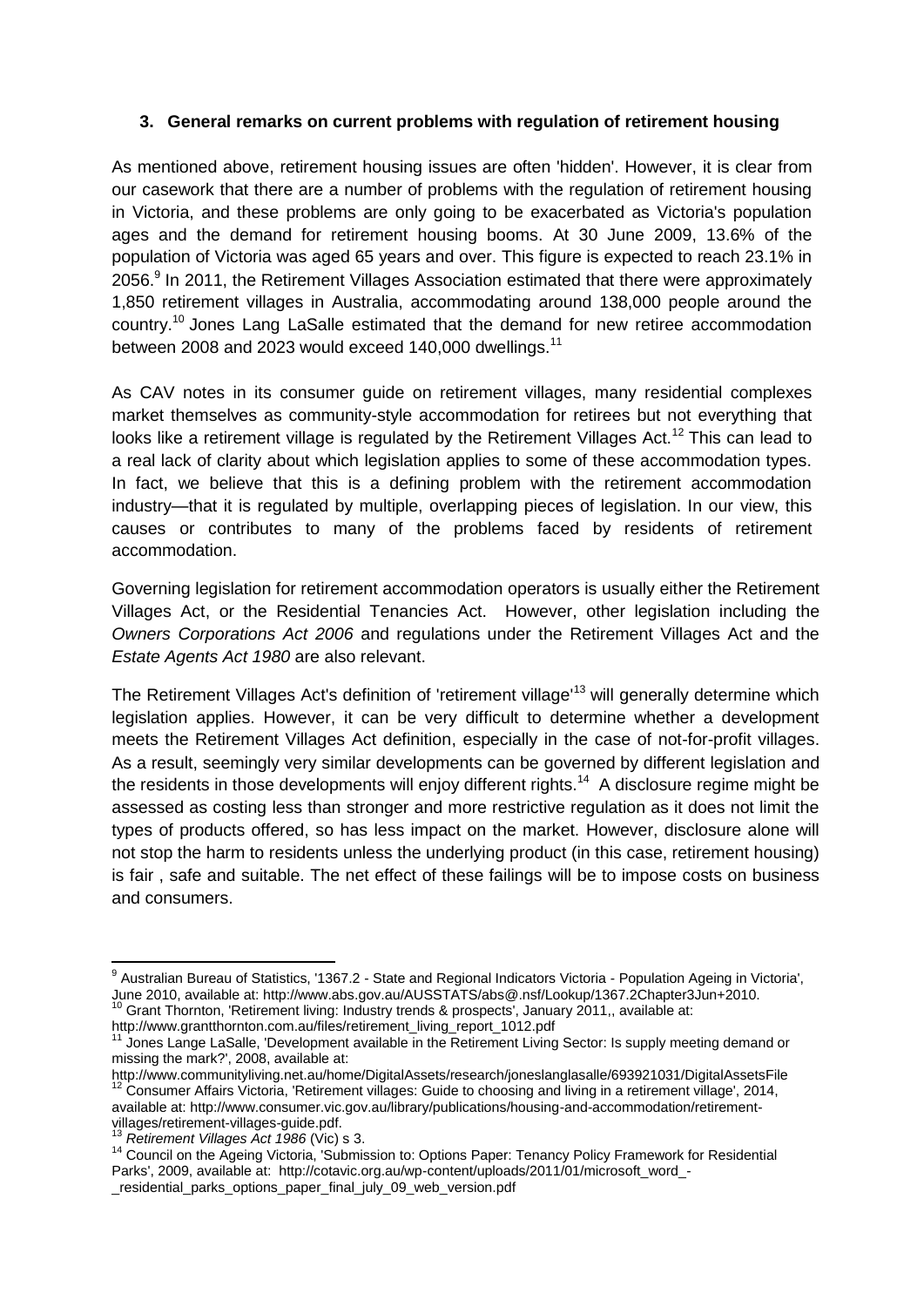We would like be quite clear that we do not oppose diversity and innovation in this or any market per se Diversity and innovation can be drivers of competition and generally provide benefits for consumers. However, much of the diversity in the retirement accommodation market appears to be exacerbating consumer confusion and detriment, rather than meeting residents' needs.

We recommend that the Government consider more comprehensive reforms to regulation of the retirement accommodation industry by undertaking a comprehensive review of the retirement housing sector. Ultimately the aim of such a review should be to ensure that all developments which effectively operate as retirement accommodation are regulated consistently, and that residents have appropriate consumer protections. In particular, we consider that reforms are urgently needed to:

- ensure retirement housing is safe and suitable for older people;
- provide easy access to free and effective external dispute resolution;
- ensure residents have fair contracts with transparent pricing; and
- promote financial transparency and accountability.

We recognise that these recommendations are beyond the scope of this review.

## **4. Retirement Village Regulations**

## *Does your organisation have any comments on the overall effectiveness of the regulations?*

### A. General comments

We have based our comments on the overall effectiveness of the Retirement Village Regulations having regard to the objectives of the regulations, which are to:

- 1. provide a procedure for dealing with management complaints in retirement villages;
- 2. provide a procedure for dealing with resident disputes in retirement villages;
- 3. prescribe other particulars which must be included by the manager of a retirement village in a notice to the Director;
- 4. prescribe information for the purposes of the Retirement Villages Act;
- 5. prescribe the documents relating to a retirement village that a retired person, or a persona acting on behalf of a retired person, may request to inspect; and
- 6. prescribe other matters that must be included in a disclosure statement.

In relation to objectives 1 and 2, in our the view of Consumer Action, COTA Victoria, Housing for the Aged Action Group and RRVV, the Retirement Village Regulations have not provided an effective procedure for dealing with management complaints and resident disputes. Our comments in relation to dispute resolution are detailed in **sections 4(B) and (C)** below.

Objective 3 has been effective in that it has required information to be provided to the Director, but in our view the quality and transparency of this information could be improved. Our comments in relation to notices to the Director are detailed in **section 4(D)** below.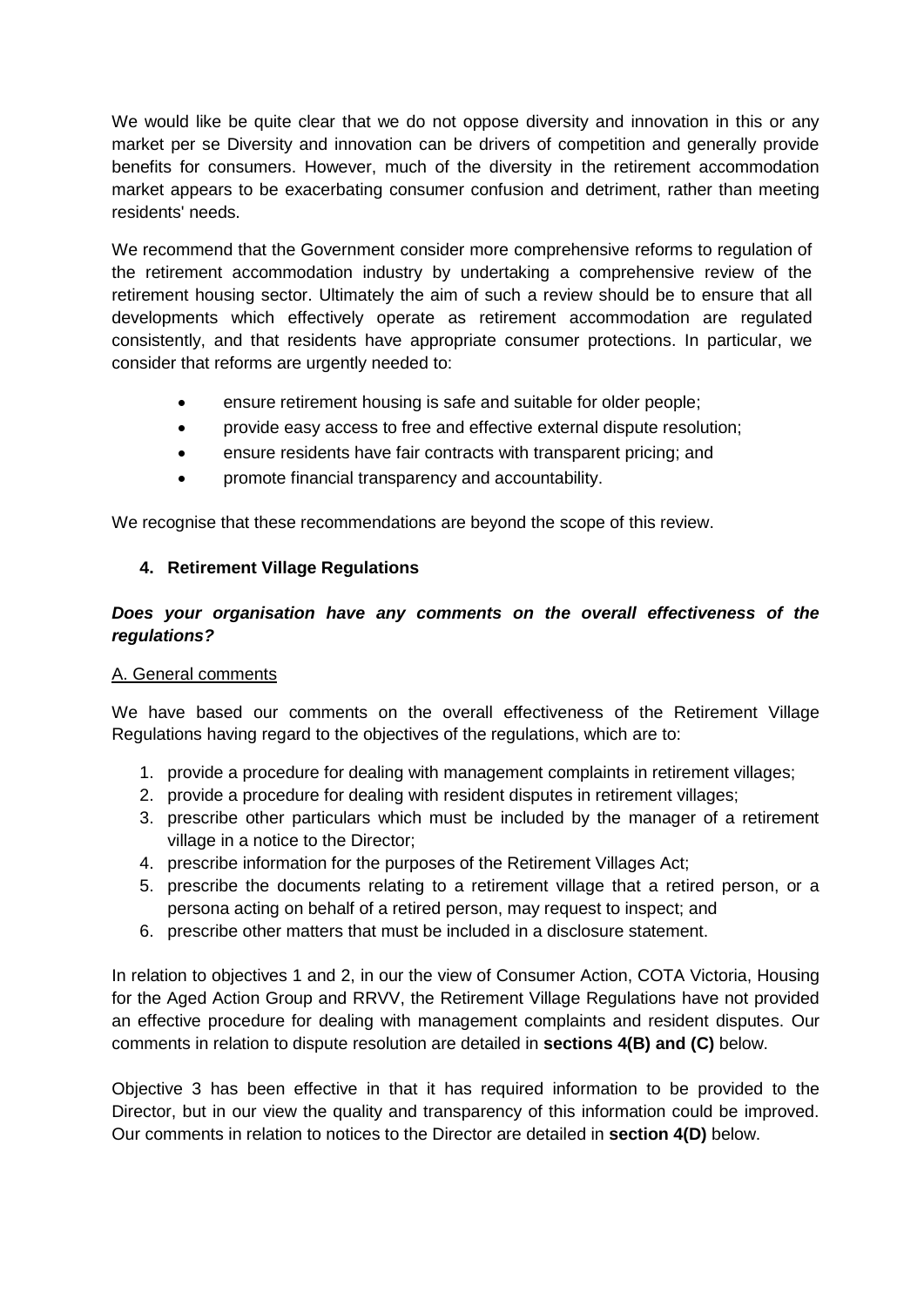In relation to objectives 5 and 6, the Retirement Village Regulations have improved the overall effectiveness of disclosure to residents, although there is still work to be done in this space. Our comments in relation to disclosure are detailed in **sections 4(E) to (H)** below.

We do not wish to comment on objective 4.

### B. Dispute resolution

Schedule 1 of the Retirement Village Regulations prescribes a procedure for the creation and maintenance of a written record of a management complaint or resident dispute. Under sections 38E(4) and 38F(4) of the Retirement Village Act, if a dispute is not resolved within 72 hours the retirement village manager must create and maintain a written record of the complaint in accordance with this procedure.

Whilst we acknowledge that appropriate record keeping is important, we query the effectiveness of this procedure. We are unaware of any enforcement action taken by CAV to enforce these provisions, or the frequency of audits to ensure compliance. Given that residents are not entitled to access complaint records upon request, it seems there is little possibility of complaints being lodged in relation to non-compliance with these regulations.

Another weakness of the Retirement Village Regulations and the Retirement Village Act is that management is able to set out its own procedure for addressing complaints. Depending on the content of that procedure, a manager may not even be required to respond to a complaint or to deal with the complainant on an ongoing basis. The Retirement Village Regulations merely set out record keeping requirements if the manager does in fact choose to correspond with the complainant. We have received reports from residents that some managers do not respond adequately to complaints, or fail to respond at all.

We recommend that residents be provided with access to records relating to their complaints within a reasonable period (such as five business days) following a request for access by the resident.

We also recommend that the Retirement Village Regulations contain more prescriptive requirements for internal dispute resolution (**IDR**) procedures, having regard to AS/NZ ISO 10002-20014 *'Customer satisfaction - Guidelines for complaints handling in organisations'* (**the Australian Standard**). It is clear from feedback from residents that internal dispute resolution procedures are currently ineffective. Some guiding principles that could be applied in the regulations include:

- taking reasonable steps to ensure that residents know about the existence of your IDR procedures and how to make a complaint;
- having simple and accessible arrangements for making complaints or disputes;
- including clear response times for dealing with a complaint or dispute and making the complainant aware of these response times;
- where immediate acknowledgment of receipt of a complaint or dispute is not possible, acknowledging complaints as soon as practicable;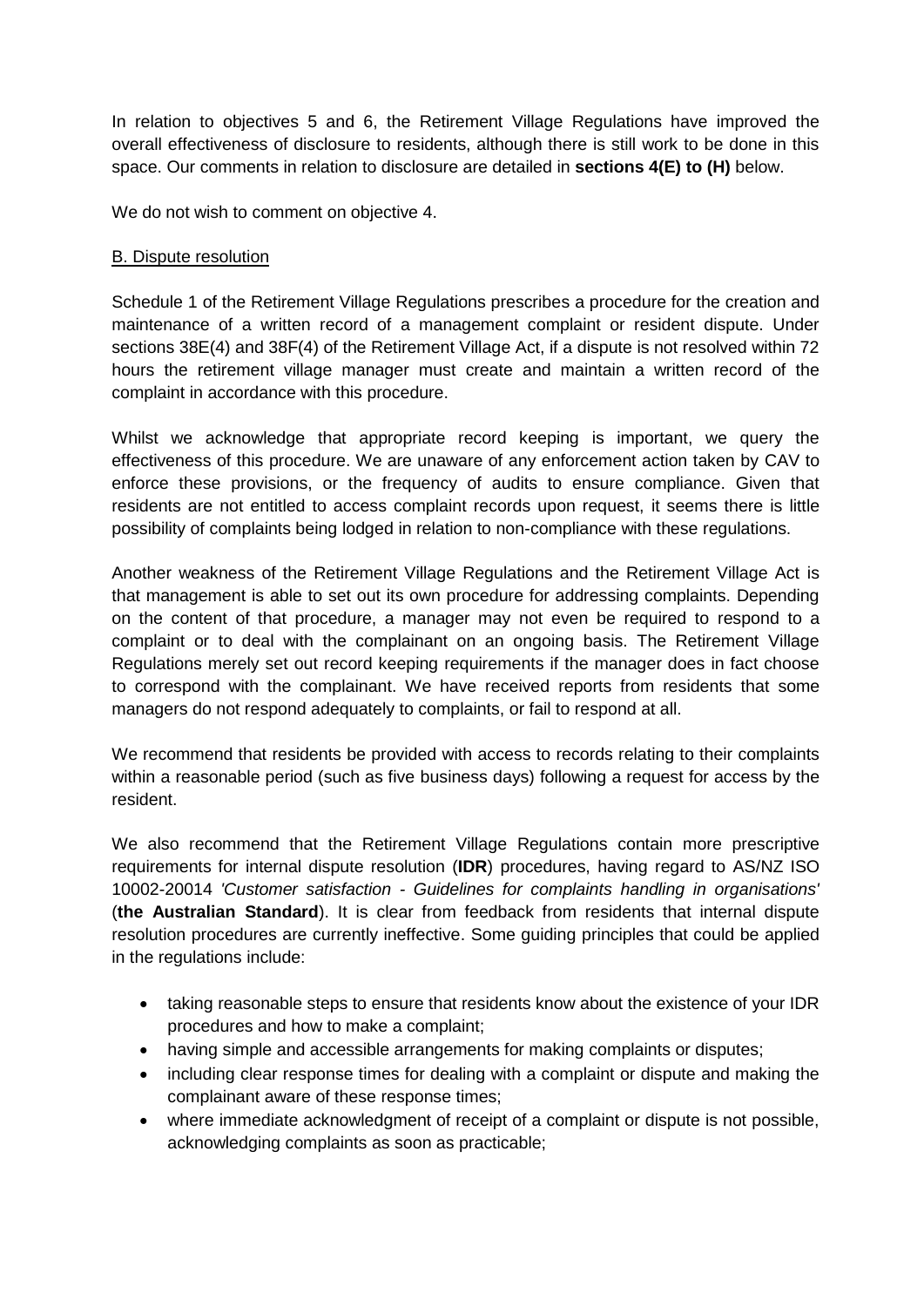- responding to complaints or disputes promptly in accordance with the urgency of a complaint or dispute;
- addressing each complaint or dispute in an equitable, objective and unbiased manner through the complaints or disputes handling process; and
- top management ensuring that the complaints or disputes handling process operates effectively and efficiently.<sup>15</sup>

### C. External dispute resolution

At present, if disputes are unable to be resolved internally, disputes must be taken to the Victorian Civil and Administrative Tribunal (**VCAT**). The VCAT process involves a court-like, adversarial hearing, which is much more formal and intimidating for a consumer than an ombudsman process.

Although it is beyond the scope of this review, we wish to express our support for establishing a dedicated external dispute resolution scheme to resolve disputes between residents and retirement housing operators. This could either be government-run or an industry funded scheme comparable to existing operations like the Financial Ombudsman Service or the Public Transport Ombudsman Victoria. These services provide consumers with access to free and independent dispute resolution), and also create incentives for businesses to settle disputes internally, as they incur costs each time a case is bought against them. The advantage of an ombudsman process is that it remains informal and avoids some of the pitfalls of adversarial face-to-face dispute resolution where a power imbalance exists between the parties. An alternative to an ombudsman scheme might be:

- improved conciliation services at CAV, including providing CAV with binding powers;
- better community advocacy services; and
- a retirement villages list at VCAT to speed up applications and make the process more relevant to residents

The most effective and efficient option should be considered under of fuller review of the legislation.

Effective dispute resolution services contribute to compliance, monitoring and enforcement by providing information about common and systemic issues of complaint. They may also improve complaint handing standards by education providers themselves, by acting as an additional discipline to avoid complaints.

### D. Notices to the Director

Item 7 of the Retirement Village Regulations prescribes particulars of which a retirement village manager must notify the Director. Without this data being publicly available, it is difficult for us to comment as to the overall effectiveness of these regulations.

**<sup>.</sup>** <sup>15</sup> Principles from ASIC's RG165, available at: http://download.asic.gov.au/media/1240913/rg165-published-13june-2013.pdf.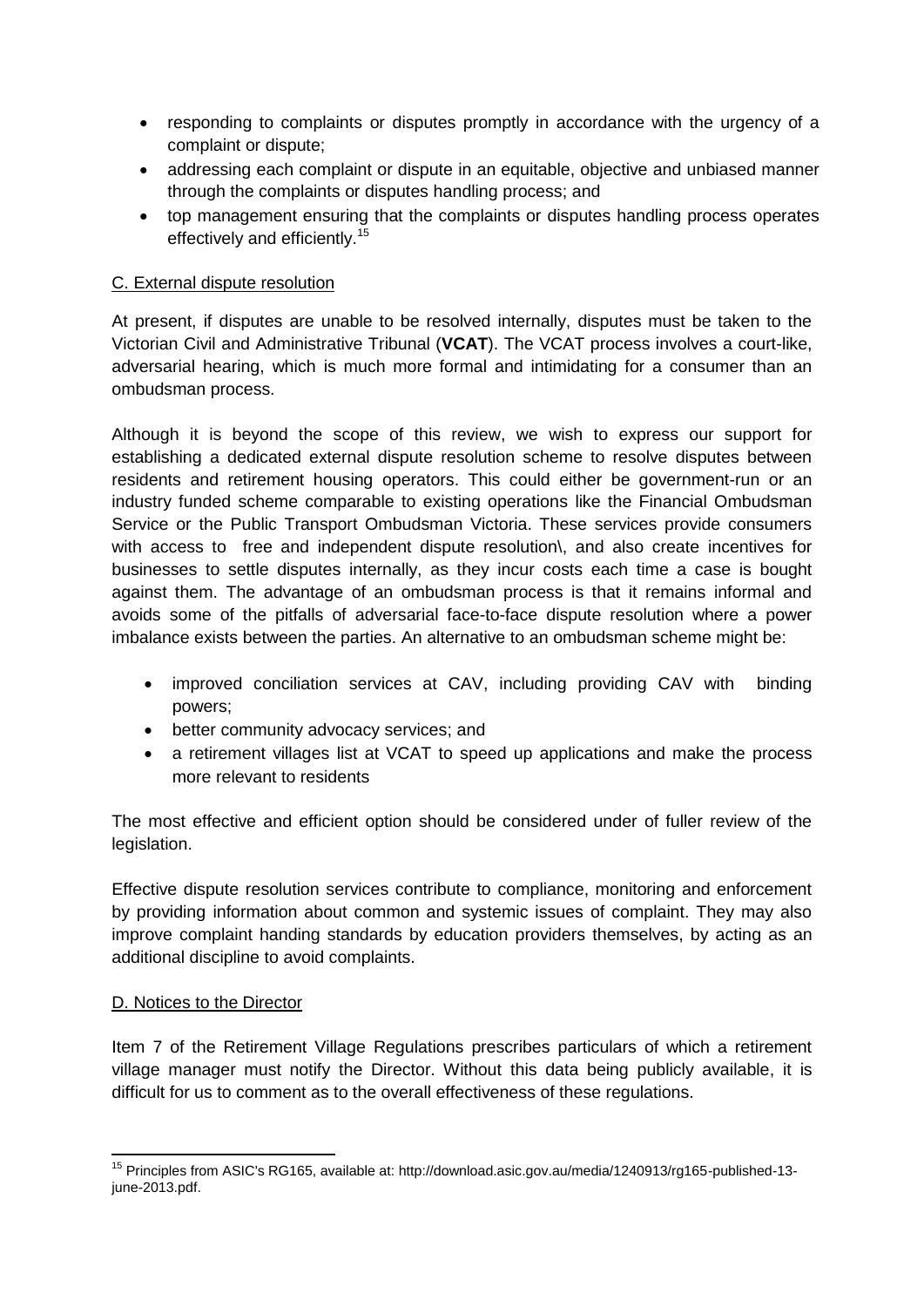There would be significant public value in providing public access to data collected through this process. Currently, it is very difficult to obtain reliable, independent data on the size and nature of the retirement village industry. The current CAV public register of retirement villages provides organisation names and addresses, plus details of 'exemptions claimed'. Other information in notices to the Director, such as occupancy rates, the number of residents or units and the types of tenure, is not easily accessible. Access to this data would have significant research value and improve understanding of the industry. If made publicly accessible via a website, it could also be a useful tool for prospective residents researching different villages.

We support the collection of data from managers, particularly if this information is available to the public. In order to improve the quality of this data, and hence its public value, we recommend that:

- managers specify the total number of completed units (Item 7(a)), the total number of units that are neither occupied nor promised to a future resident (Item 7(b)) and the total number of supported residence (Item 7(d));
- managers list the facilities available to residents using the checklists provided in section 7 of the Factsheet;
- the amount of deferred management fees; and
- the amount of ingoing contributions.

This data would greatly assist with research to compare the fees, facilities and size of notfor-profit villages compared to for-profit villages. Requiring additional information such as ingoing contributions and the amounts of deferred management fees would also assist the Director to ensure that retirement villages are correctly listed on the public register. There is very minimal data available to allow comparison currently. We recommend that managers be required to report to the Director at least every 3 years to maximise the value of this data. In our view, the current requirement to notify the Director of any change in particulars is otherwise likely to be difficult to enforce and penalties too insignificant to ensure compliance.<sup>16</sup>

## *Does your organisation have any comments on how the implementation of the disclosure requirements that commenced in 2014 has progress, including any issues or impacts?*

### E. General comments

Before considering the specifics of the disclosure requirements in the Retirement Village Regulations, it is worthwhile discussing general principles of what makes effective disclosure in consumer products. We believe the guiding principles for designing disclosure documents for complex products should be that:

 disclosure documents provide only the information necessary for consumers to understand the key elements of the product and allow easy comparison with other products. Many items that form part of the contract can and should be left out of

**<sup>.</sup>** <sup>16</sup> *Retirement Villages Act 1986* (Vic) s 38L(3): failure to notify the Director incurs a 10 penalty unit fine (\$1,476.10).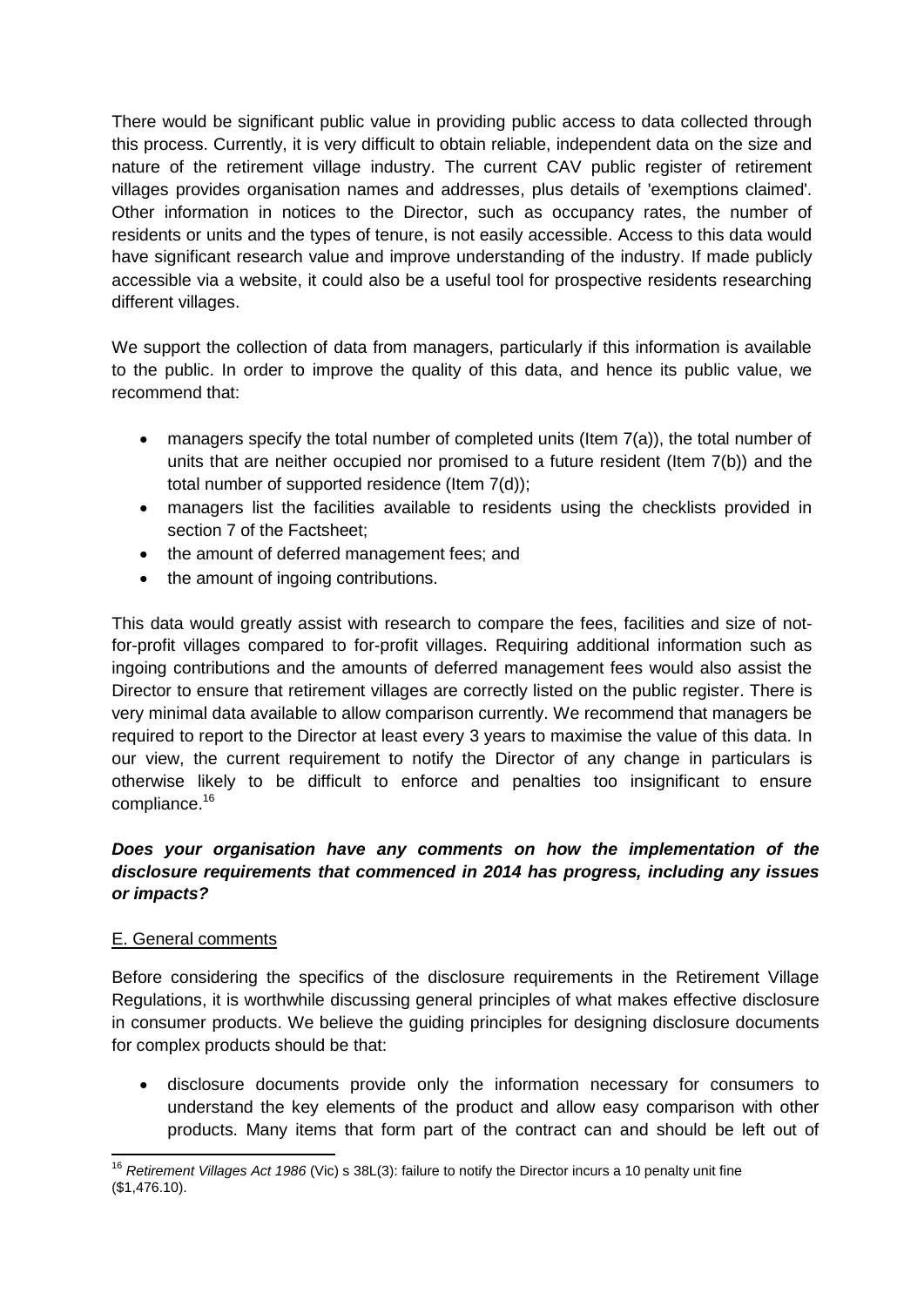disclosure documents entirely. Comprehensive disclosure documents (for example, Product Disclosure Statements for financial services) can be daunting and difficult to understand and so are not read by many consumers and not understood by many who do. Shorter documents setting out only key points will be more likely to be read and understood by consumers and so more useful;

- information should be disclosed in a way that is clear and able to be easily understood by residents who may have little expertise about retirement villages. Jargon and complex language should be avoided;
- the most important information should be disclosed most prominently (for example, on the front page and/or in larger or bold type), and less important information should be placed towards the end of the document. Standard wording like disclaimers should be given lowest priority, if included at all.
- disclosure documents should be uniform across an industry to allow consumers to easily compare the products on offer from different providers on a like-for-like basis.

We believe that effective disclosure will contribute to two broad objectives:

- improving comprehension by giving residents a better understanding of the contract they are entering into, accepting that many residents do not have the expertise to understand a complex contract or access to professional advice, either due to lack of resources or lack of experts in this area; and
- allowing comparison between competing retirement housing options, which helps the resident find the best deal for them and also improves competition between providers.

### F. Disclosure document

In our view, the requirement under item 9(h) of the Retirement Village Regulations for the disclosure document to include details of the estimated refundable ingoing contribution after 1, 2, 5 and 10 years residence has provided much needed clarity to residents.

We recommend considering whether the total cost could also be expressed as a per month figure in this calculation, which would give residents an even clearer picture of the real costs of living in a village, and allow them to compare villages more easily. This figure would not be an exact representation of the cost of the unit, and would not take fee increases and other unpredictable elements into account. However, it may provide a useful approximation. As well as benefiting consumers, it will encourage competition between providers and may prevent disputes between residents and management.

Financial information will be the most important information to disclose. The cost of a unit, both upon entry and departure, will probably be the most significant factor in a consumer's choice of village and an uninformed choice can have considerable impacts on long term quality of life and financial stability. For this reason, in our view the 'Notices' section of the Disclosure Document on CAV's website should be at the end of the document, rather than the beginning.

The current system used by retirement village operators to collect fees (comprising ingoing, ongoing and exit fees) conceals the true cost of moving into a retirement village. For many,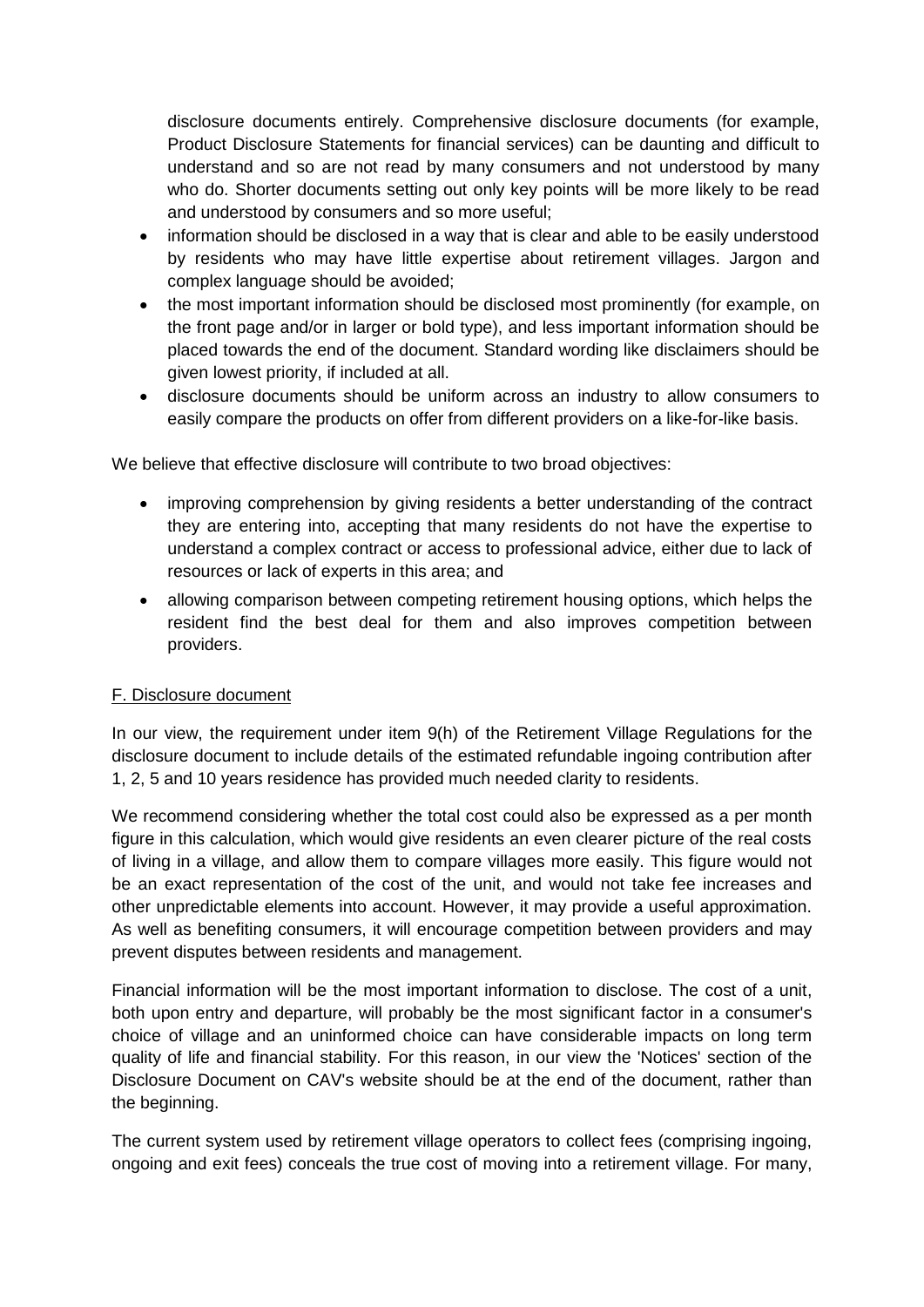deferred management fees (or exit fees), shares of capital gains and renovation costs are particularly unclear. An industry-commissioned study even acknowledged that "new residents are still not achieving a clear understanding of the contracts they enter when joining a village.<sup>17</sup> This complexity, which in our view is unnecessary, creates poor outcomes for consumers and in turn has a negative impact on competition.

We question the necessity of the deferred management fee structure. It appears to be unique to the retirement village industry, and not only causes confusion but is arguably an unfair contract term. We recommend that the Government consider prohibiting these fee structures via the Retirement Village Regulations or other legislation. Consumer Action has argued on behalf of residents of Willow Lodge that deferred management fee clauses are in fact unfair terms. This case is still before the Victorian Civil and Administrative Tribunal.<sup>18</sup> At a minimum, the Retirement Village Regulations should impose an industry standard for deferred management fees and shares of capital gains, which would make it easier for residents to compare villages and estimate their estimated return upon departure.

### G. Fact sheet

We support the ongoing use of key fact sheets, as in our view these have assisted residents to understand the key features of villages and to make more informed decisions. Key facts sheets are being increasingly adopted (for example for home loans, credit cards and insurance products) because evidence shows they are effective in explaining complex contracts to consumers. Research by Paul O'Shea of the University of Queensland showed that a key fact sheet disclosure model improved consumer comprehension of consumer credit products by between 400% and 1,800% (depending on the product type) over the standard disclosure model used in the financial services industry at the time of the study.<sup>19</sup> O'Shea's study found that, using the standard disclosure model, only 6% of consumers tested correctly answered questions about the true cost of a home loan contract, 15% on how long it would take to pay off their credit card by making only minimum payments and 29% on the total interest charges on a car loan. Using the disclosure model developed by O'Shea, "almost 100% of [consumers] could answer almost 100% of the same questions"<sup>20</sup>

While this study considered consumer credit rather than retirement villages' contracts, the challenges faced by consumers in trying to understand either of these kinds of contract are similar. In both cases, contracts are complex and require some specialist knowledge to understand them properly. Both also involve costs that are not transparent, meaning consumers find it difficult to judge the total cost of a product and compare the costs of competing products.

However, as mentioned above, financial information will be the most important information to disclose. Having regard to this, we recommend that sections 9 to 12 and 20, which relate to

**.** 

 $17$  McCrindle, 'The McCrindle Baynes Villages Census Report 2013', 2013, available at: http://www.mccrindle.com.au/ResearchSummaries/2013/McCrindle-Baynes-Villages-Census-Report-2013- Executive-Summary.pdf.

<sup>18</sup> Consumer Action Law Centre, 'Media Release: Pensioners head to VCAT to challenge 'deferred management fees', 26 February 2015, available at: http://consumeraction.org.au/pensioners-head-to-vcat-to-challengedeferred-management-fees.

<sup>&</sup>lt;sup>19</sup> P. O'Shea, 'Simplification of Disclosure Regulation for the Consumer Credit Code: Empirical Research and Redesign - Final Report', *Uniquest Pty Ltd*, 2010, p. 6.

<sup>&</sup>lt;sup>20</sup> O'Shea (2010), p. 232.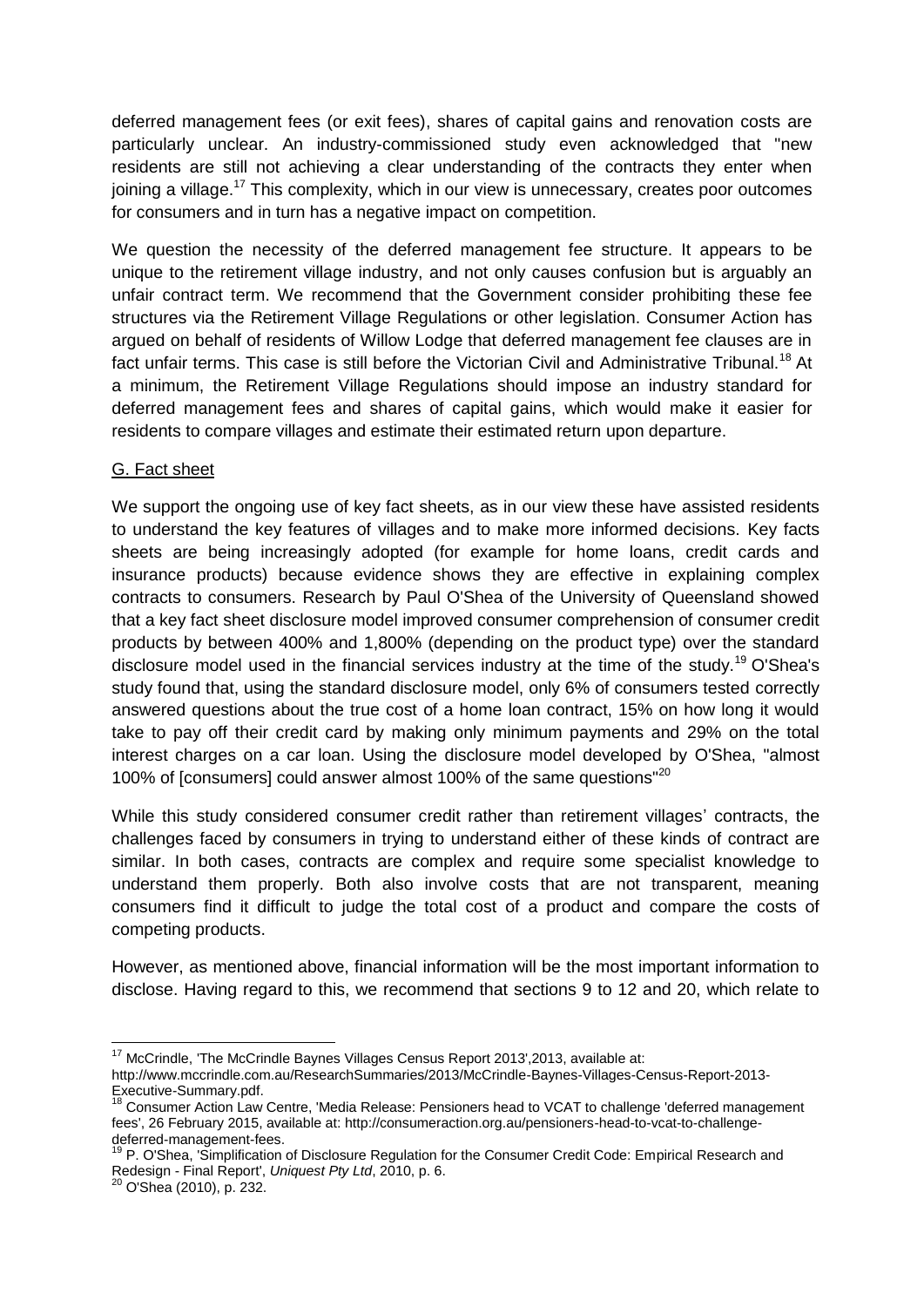costs, be given more prominence. We suggest that these sections be located at the beginning of the document, after the nature of ownership and tenure (section 4).

## *Does your organisation have any comments on whether there are problems with the operation or impact of the regulations?*

#### H. Enforcement and compliance

In addition to our comments above, we would like to draw CAV's attention to the problems regarding enforcement and compliance under the Retirement Village Regulations. In particular, we are concerned by reports that some retirement villages' operators are providing information in fact sheets and disclosure documents which do not accurately reflect contracts.

If the information in fact sheets and disclosure documents do not accurately reflect the contracts, there is little point in introducing a simplified disclosure regime. It is completely unreasonable to expect a potential resident to cross-check a fact sheet and disclosure statement with their contract. If they are required to do so, the disclosure regime is in fact further complicating matters, and defeats the purpose of introducing simplified disclosure. Contracts are incomprehensible to many residents and professional advice is hard to find and will be unaffordable for many<sup>21</sup> In particular, low income consumers who are considering moving into not-for-profit retirement villages would struggle to be able to afford professional advice to guide them through their contract. Housing for the Aged Action Group of (mostly low income) residents of Independent Living Units found that 79% did not seek any advice before moving into their new accommodation, and 69% said that they had no help understanding their contract.<sup>22</sup> For these residents to then have to cross-check these contracts with disclosure documents is unacceptable.

We believe there needs to be tougher penalties for providing misleading information in the fact sheets and disclosure documents. Currently, the maximum penalty is only 50 penalty units (\$7380.50),<sup>23</sup> which is unlikely to act as a deterrent for retirement village operators. However, increased penalties must be coupled with increased audits and enforcement action by CAV. In our view there is inadequate monitoring of compliance with these provisions, which is allowing operators to contravene their obligations and potentially mislead residents.

### **5. Estate Agent Regulations**

### *Does your organisation have any comments on the overall effectiveness of the regulations?*

The Estate Agent Regulation requires certain disclosures to residents where the agent is entitled to charge a commission for selling the resident's premises even if a sale is not completed because the prospective purchaser does not enter into a contract for services with the retirement village manager.

 $\overline{\phantom{a}}$ <sup>21</sup> Consumer Affairs Victoria, 'Retirement villages: Contract and information disclosure options', October 2011, p. 14.

<sup>22</sup> Housing for the Aged Action Group (HAAG),'*Speak Out - Have Your Say on Housing: The Not For Profit* 

*Retirement Housing Community Education Project, Eastern Metropolitan Region of Melbourne'*, 2011, pp. 13-14.  $23$  Retirement Villages Act 1986 (Vic) s 20(1).